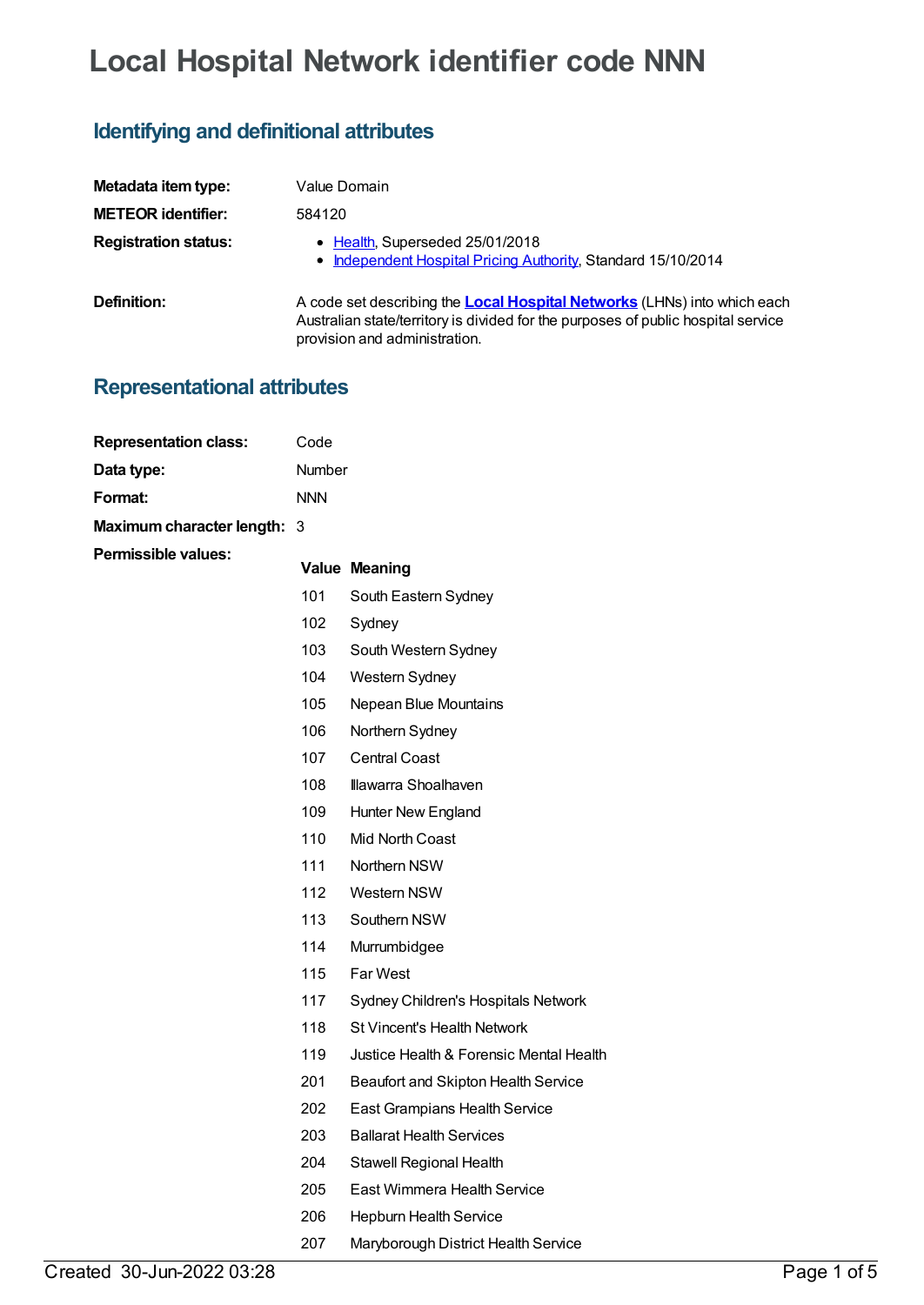- Djerriwarrh Health Service (Vic)
- Western Health (Vic)
- Bendigo Health Care Group
- Heathcote Health
- Swan Hill District Health
- Cohuna District Hospital
- Echuca Regional Health
- Kerang District Health
- Maldon Hospital
- Boort District Health
- Rochester and Elmore District Health Service
- Inglewood and District Health Service
- Castlemaine Health
- Kyneton District Health Service
- Royal Children's Hospital (Melbourne)
- Royal Women's Hospital (Melbourne)
- Melbourne Health
- Northern Health (Vic)
- Victorian Institute of Forensic Mental Health
- Colac Area Health
- Hesse Rural Health Service (Winchelsea)
- Otway Health and Community Services (Apollo Bay)
- Barwon Health
- Lorne Community Hospital
- Alexandra District Hospital
- Eastern Health (Vic)
- Goulburn Valley Health
- Kyabram and District Health Service
- Numurkah and District Health Service
- Nathalia District Hospital
- Cobram District Hospital
- Seymour District Memorial Hospital
- Kilmore and District Hospital
- Yea and District Memorial Hospital
- Northeast Health Wangaratta
- Yarrawonga District Health Service
- Alpine Health (Vic)
- Mansfield District Hospital
- Benalla and District Memorial Hospital
- Tallangatta Health Service
- Albury Wodonga Health
- Upper Murray Health and Community Services (Corryong)
- Beechworth Health Service
- West Gippsland Healthcare Group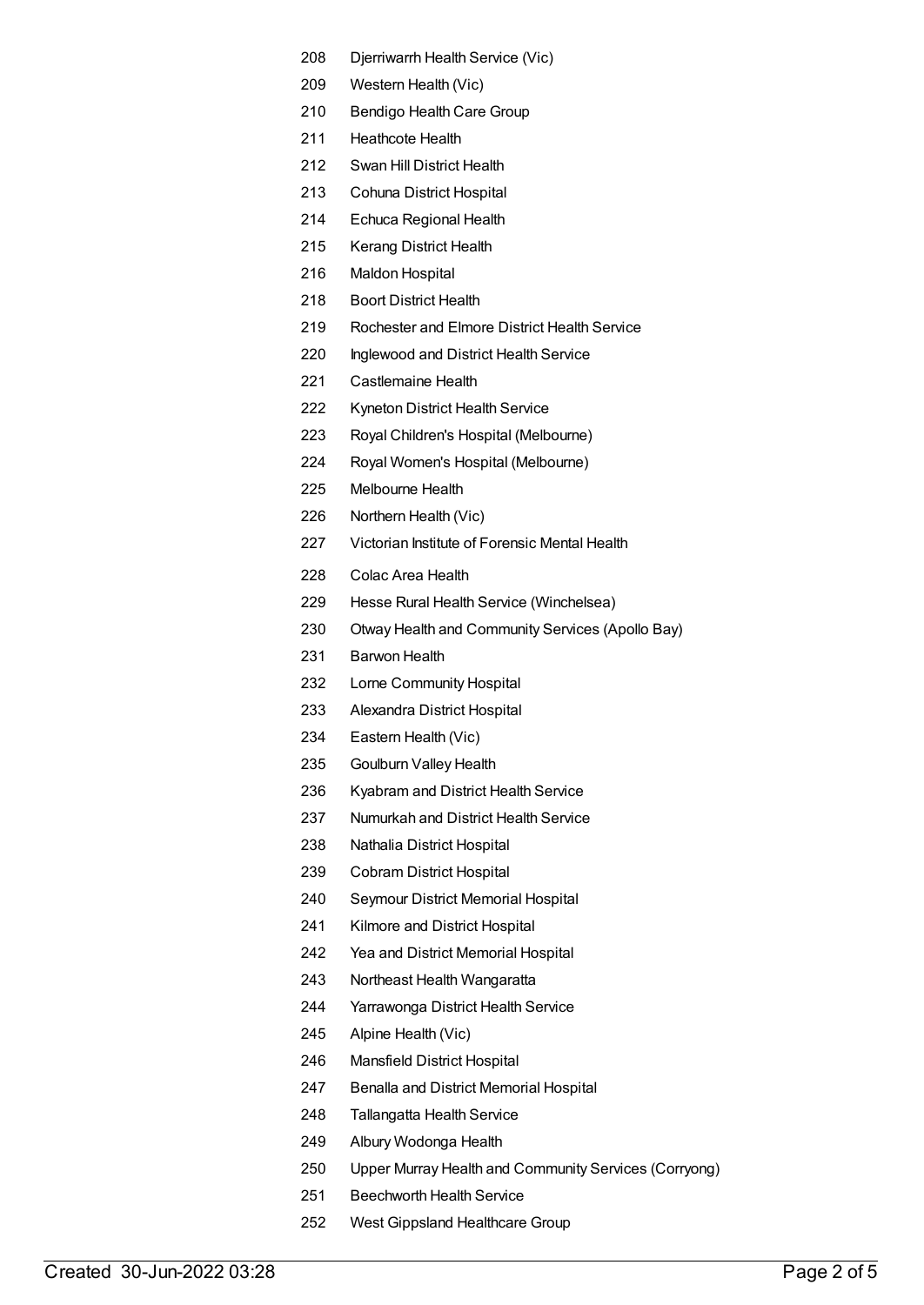- Bass Coast Regional Health
- Gippsland Southern Health Service
- SouthGippsland Hospital (Foster)
- Bairnsdale Regional Health Service
- Yarram and District Health Service
- Omeo District Health
- Central Gippsland Health Service
- Latrobe Regional Hospital
- Orbost Regional Health
- St Vincent's Hospital (Melbourne) Limited
- Royal Victorian Eye and Ear Hospital
- Peter MacCallum Cancer Institute (Vic)
- Austin Health (Vic)
- Mercy Public Hospital Inc. (Vic)
- Alfred Health (Vic)
- Monash Health
- Peninsula Health (Vic)
- Kooweerup Regional Health Service
- Rural Northwest Health (Vic)
- Wimmera Health Care Group
- Dunmunkle Health Services
- West Wimmera Health Service
- Edenhope and District Memorial Hospital
- Mildura Base Hospital
- Mallee Track Health and Community Service
- Robinvale District Health Services
- Western District Health Service (Vic)
- Casterton Memorial Hospital
- South West Healthcare (Vic)
- Heywood Rural Health
- Timboon and District Healthcare Service
- Moyne Health Services (Port Fairy)
- Portland District Health
- Terang and Mortlake Health Service (Terang)
- Calvary Health Care Bethlehem Limited
- Cairns and Hinterland
- Townsville
- Mackay
- North West (Qld)
- Central Queensland
- Central West (Qld)
- Wide Bay
- Sunshine Coast
- Metro North (Qld)
- 321 Children's Health Queensland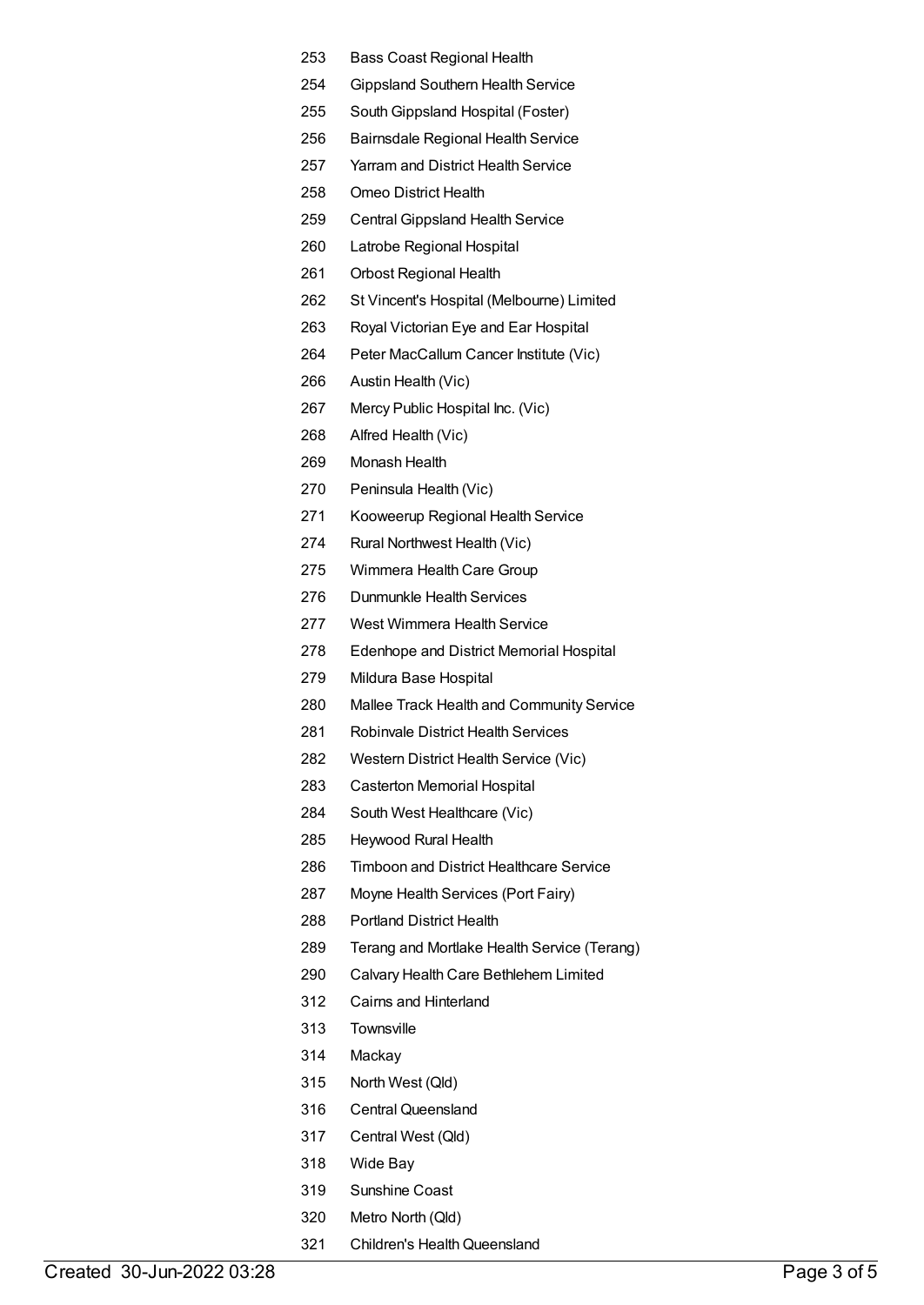- Metro South (Qld)
- Gold Coast
- West Moreton
- Darling Downs
- South West (Qld)
- Torres and Cape
- Northern Adelaide
- Central Adelaide
- Southern Adelaide
- Country Health SA
- Women's and Children's Health Network (SA)
- North Metropolitan Health Service (WA)
- South Metropolitan Health Service (WA)
- WA Country Health Service
- East Metropolitan Health Service (WA)
- Child Adolescent Health Service (WA)
- Notional Local Hospital Network (Royal St.)
- 601 Tasmanian Health Organisation South
- Tasmanian HealthOrganisation North
- 603 Tasmanian Health Organisation North West
- Tasmanian Health Service
- Top End (NT)
- Central Australia (NT)
- Australian Capital Territory

#### **Supplementary values:**

- New South Wales Virtual Local Hospital Network
- Victoria Virtual Local Hospital Network
- Queensland Virtual Local Hospital Network
- South Australia Virtual Local Hospital Network
- Western Australia Virtual Local Hospital Network
- Tasmania Virtual Local Hospital Network
- Northern Territory Virtual Local Hospital Network
- Australian Capital Territory Virtual Local Hospital Network
- Virtual Local Hospital Network Unknown
- Not applicable
- Unknown
- Not stated/inadequately described

### **Collection and usage attributes**